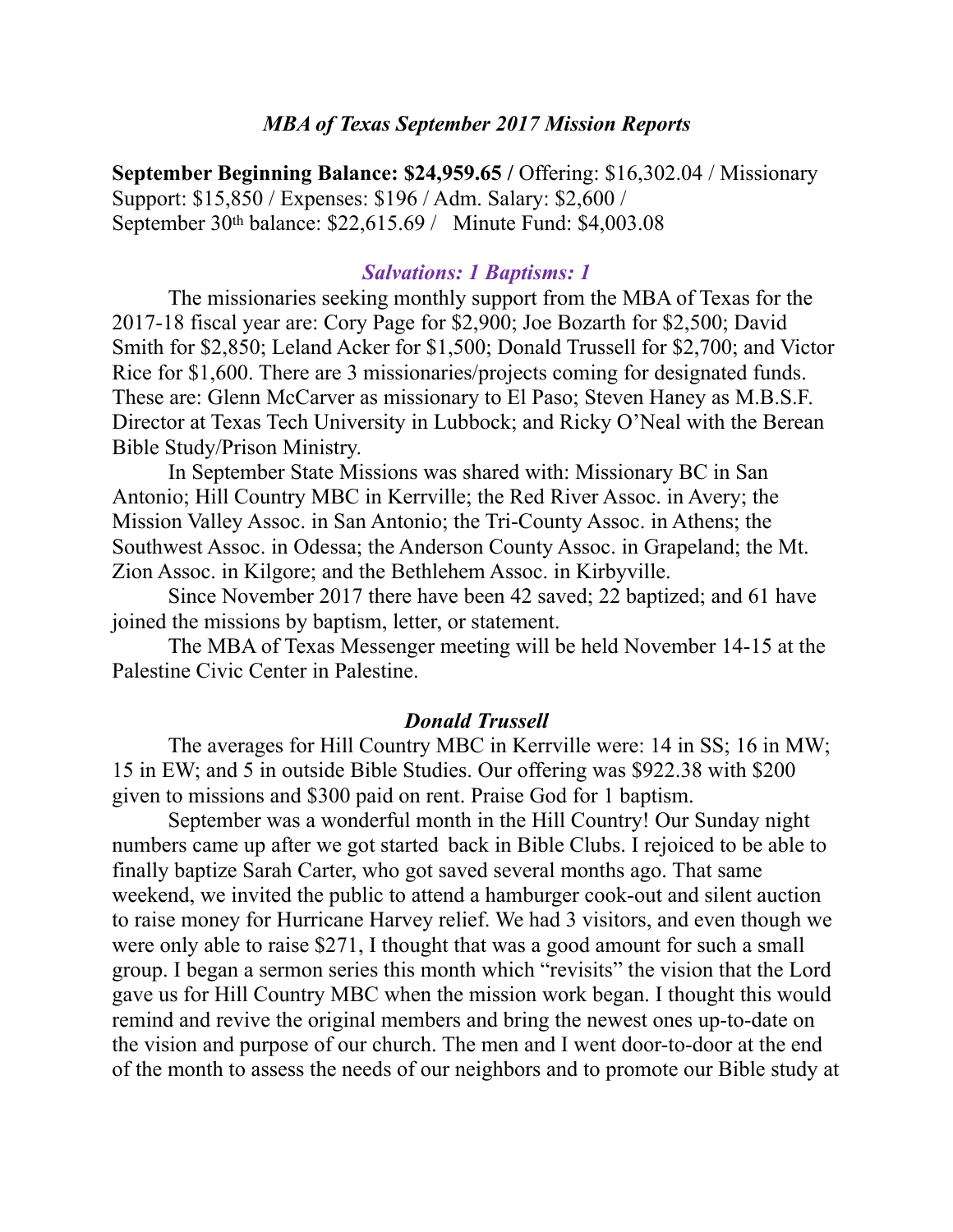the apartment complex. Please pray that the contacts we made prove to be fruitful and the Lord may add to His Kingdom. May God bless all in your ministries.

# *Leland Acker*

 The averages for Life Point MBC in Early, (formerly Grace Pointe MBC), were: 21 in SS; 22 in MW; 9 in outside Bible Studies. Our offering was \$3,653.87, with \$300 paid on rent, and \$150 given to missions.

 This month's offering is a record high for Life Point Church (formerly Grace Pointe). These offerings come as the Lord prospers our members, and as our members desire to see Life Point carry out God's work.

Life Point is blessed to receive the TMD 4<sup>th</sup> quarter funds. We will receive those funds in February. We are thankful for the members of TMD for voting once again to help us complete our building project debt-free. Our plan is to complete the building and move in, then to continue our outreach into the surrounding neighborhoods. At that point, we believe God will grow the work out of the need for support, and we will be able to come off of state funds.

 We had a family of first time visitors this month. God is good. We look forward to seeing everyone at the state meeting in November.

# *Cory Page*

 The word for this month is organization. The addition of James Shields to the team brings a fresh set of eyes. We have been staring at this monster for a few years now, and it is refreshing to have new blood ready to reinvigorate us. Our primary objective this month in both Georgetown and Pflugerville was to build a refreshed ministry plan. We made lists of the many organizations, meetup groups, and community events that we could possibly get involved with in order to meet new people. We are currently researching what the time and monetary costs would be for these, and are praying over which God would have each of us invest in. This is what I did personally when I first started, and it worked, but have failed to do this again as we begin in these new areas.

 Pflugerville had 23 and Georgetown had 15 in services. The most exciting story I can think to tell is from Jim, church planter in Georgetown. His 25 years in pastoral ministry has given him experience in dealing with church members, but he has had to push out of his comfort zone in evangelism out in the world. He has been in conversation with a man named Tolga, a Muslim recently moved from Turkey. As much as I love evangelism, it is even more exciting to see a fellow minister learn and practice that art in such an amazing way. Pray for these two areas, that God would open doors to make new relationships so that the gospel might abound more and more.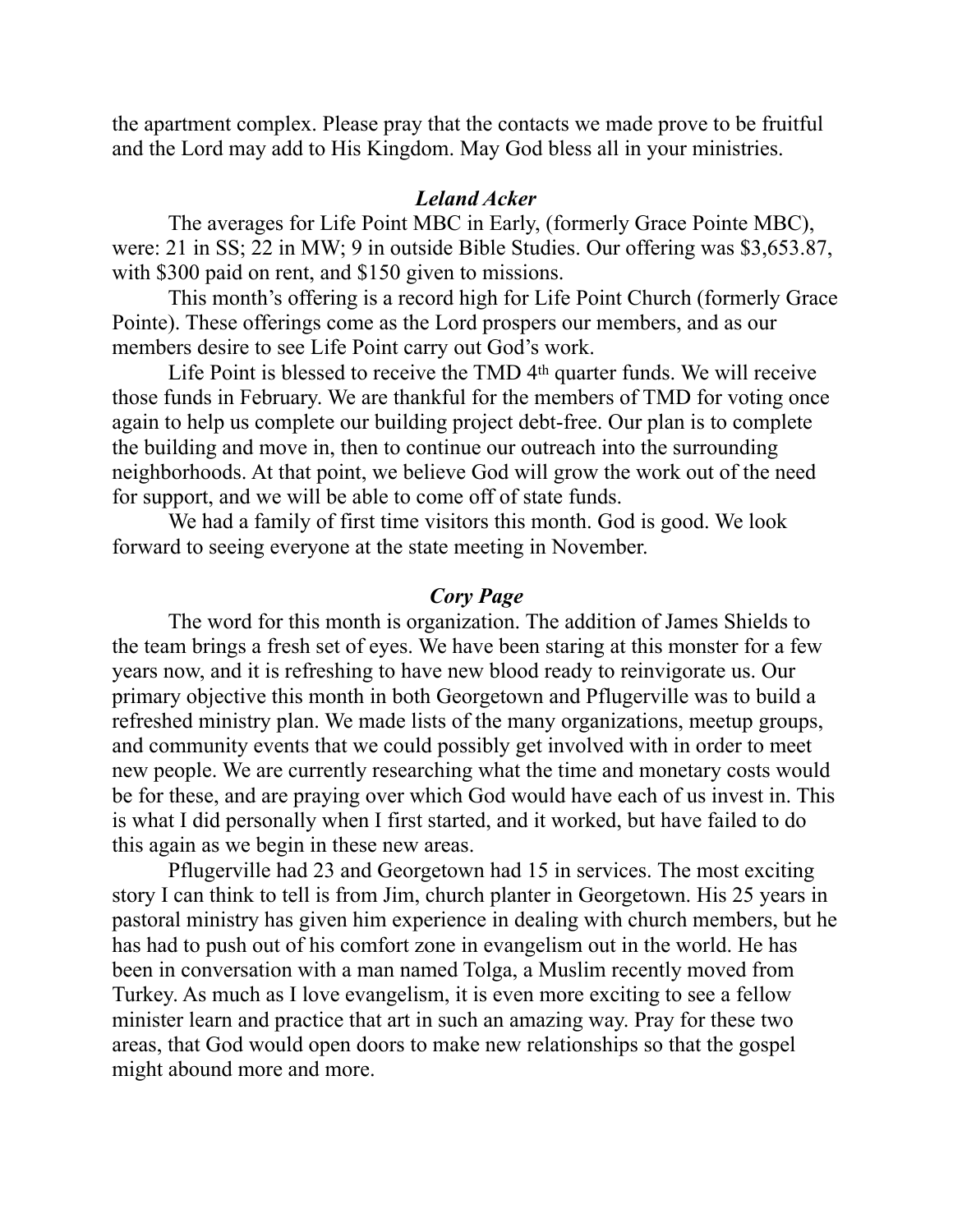### *Victor Rice*

 The averages for Shiloh MBC in San Antonio were: 13 in SS; 25 in MW; 14 in EW; and 17 in WE. Our offering was \$2,972.08 with \$395.98 given to missions, and \$1,200 paid on rent.

 We start by giving the Lord thanks and for all the prayers and support that is given. The month of September has been busy with blessings of new visitors and we are picking up two of our Senior Manor nursing home residents that have wheel chairs and bringing them to the Sunday morning services. One Sunday one of the residents called and said no need picking them up for he was coming in his motorized wheel chair and he brought a visitor who was also in a wheel chair and he brought food for the potluck. Just think if all the members would do that we would be very large.

 We bought \$1,500 of food, water, personal hygiene supplies and clothes, and we had two of our sisters at the church, one with City Bank call center and her staff brought items they collected and brought to the church also. We were able to fill our Yukon and trailer with supplies that we took to two churches to hand out for relief from hurricane Harvey. We drove to Mission Bend MBC where Bro. Sanchez is with the Hispanic work and handed out supplies to the community. Then we traveled to Spring TX., to Woodglen MBC, where there was much damage, and handed supplies out to the community. We talked with and prayed with each church. We had many Birthdays in September, which I am truly thankful. My wife's birthday was on the 28<sup>th</sup>, and she has been through a lot this year, but I feel this next year will be a great year for her.

 We are having some guests ask about joining the church, one in a wheel chair that will have to be baptized and she has agreed to this, so keep us in prayer as we work all things out.

## *Leslie Rhea*

 The averages for Vanderbilt BC in Tyler were: 21 in SS; 35 in MW; and 17 in EW. Our offering was \$7,592.76, with \$1,253.92 given to missions, and \$162.47 paid on loan.

 As we approach the end of the mission support year, we wish to express our gratitude of thanks to each and every church who has supported us through your prayers and financial support. You have truly been a blessing to us. We will not be coming asking for support for the coming year as we are making plans to organize after the first of the new year. We believe it is time and the Lord has truly blessed us and continually helped us to reach this point. The old devil has battled us along the way and will continue to do so but with the grace of God we will continue as a church to get the Lord's work done. We have a very strong nucleus of church people who love the Lord and the church. I am thankful to be their pastor. We will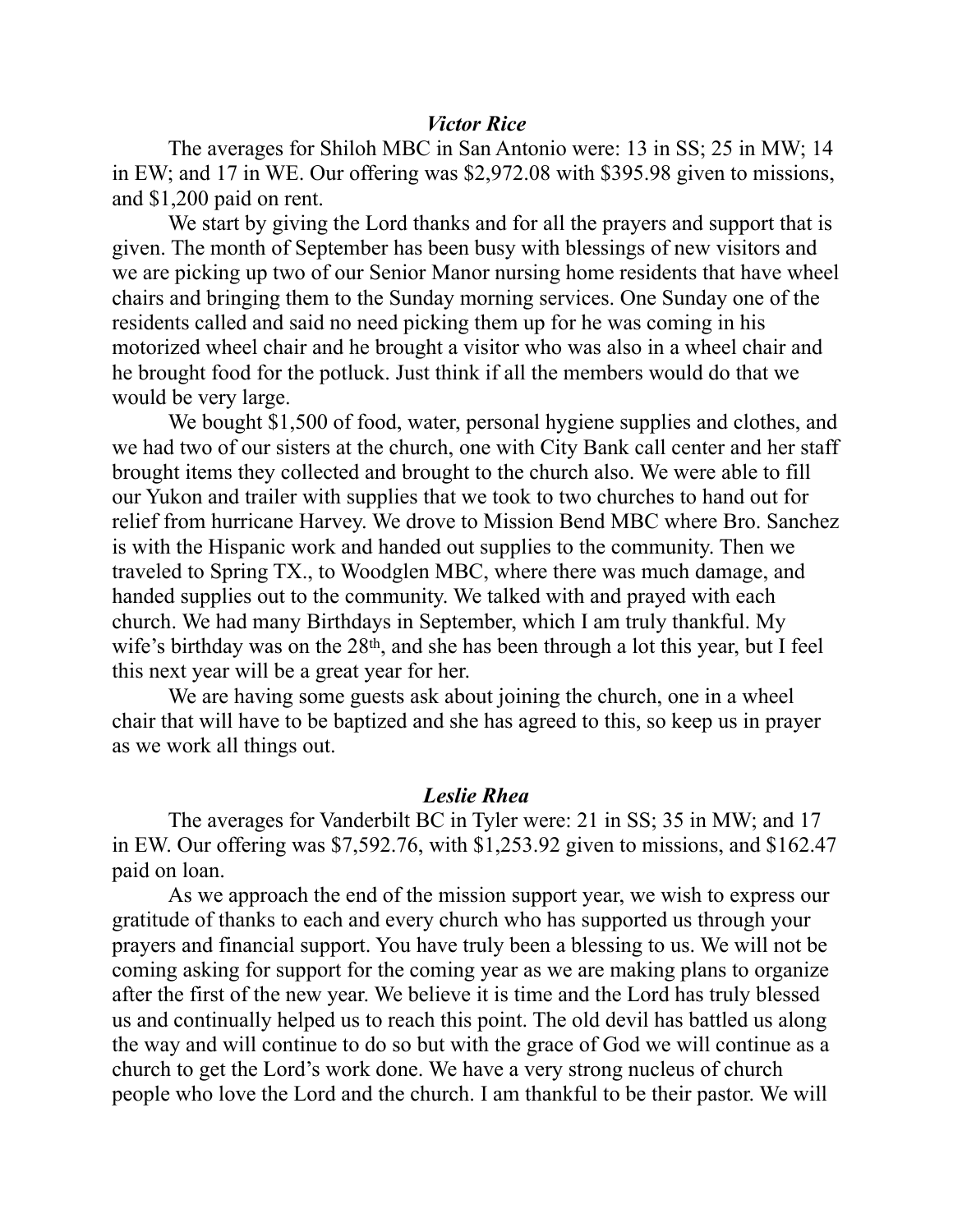continue to ask your prayers as we also pray for you as we move forward for the Lord. May the Lord continue to bless and strengthen each and every one of His churches in the difficult times of which we live! God bless all of our true churches.

#### *Joe Bozarth*

 The averages for Fellowship BC in Conroe were: 11 in SS; 12 in MW; 9 in EW; and 12 on WE. Our offering was \$3,986.06 with \$423.61 given to missions and \$2,006.75 paid on loan. They had 1 to join by letter, but then went back to their original church.

 We had a very busy month. First, with the Hurricane and then with the flooding. Our property sets near a retention pond adjacent to I-45. The water overflow from the pond came up within twenty feet of the building. Calvary BC at Huffman did not do so well. They had all the furniture destroyed and had to also remove and replace their sheet rock up four feet. All their cabinets in the kitchen and the rest rooms will need to be replaced. Their flooring also will need to be replaced. Bro. Joe Gallegos is the Pastor and he is in the process of treating colon cancer. While taking chemo he is not able to help or even be around those who are working on the building. I have been going over to help two or three days a week. Pray for them and Bro. Gallegos as they recover.

 We hosted the Trinity River MBC Association mission rally this past month and enjoyed some from the South Texas Association who also came. Bro. Joel Clay sent 4 men up from Texas City to fellowship and visit with the Mission during the Mission Rally. We hope to see more fellowship from the Hopewell Church in the coming year.

## *David Smith*

 The averages for Lifeline BC in Mansfield were: 17 in MW; and 5 in Small Groups. Praise God for 1 saved soul! Our offering was \$1,194 with \$200 given to missions, and \$750 paid on rent.

**One Saved!** Praise God, one was saved last week. A young man that I have been witnessing to for several months came to church with his fiancé and later during the week received Christ as his Savior. We are very happy for him. The couple are coming to our small group now and we are having a great time sharing the Word, and discipling them.

**Mike Starts a Prayer Group at Work!** Mike is one of our members, baptized last Easter; he encouraged me to start a prayer group every morning at work. I said, Let's do it! He helped round up a few people. Now we have 5-10 every morning. We have also started another prayer group. Prayer for these groups so that we can reach them for Christ.

**Evelyn our Worship Leader is Writing a Christmas Play!** Evelyn is an